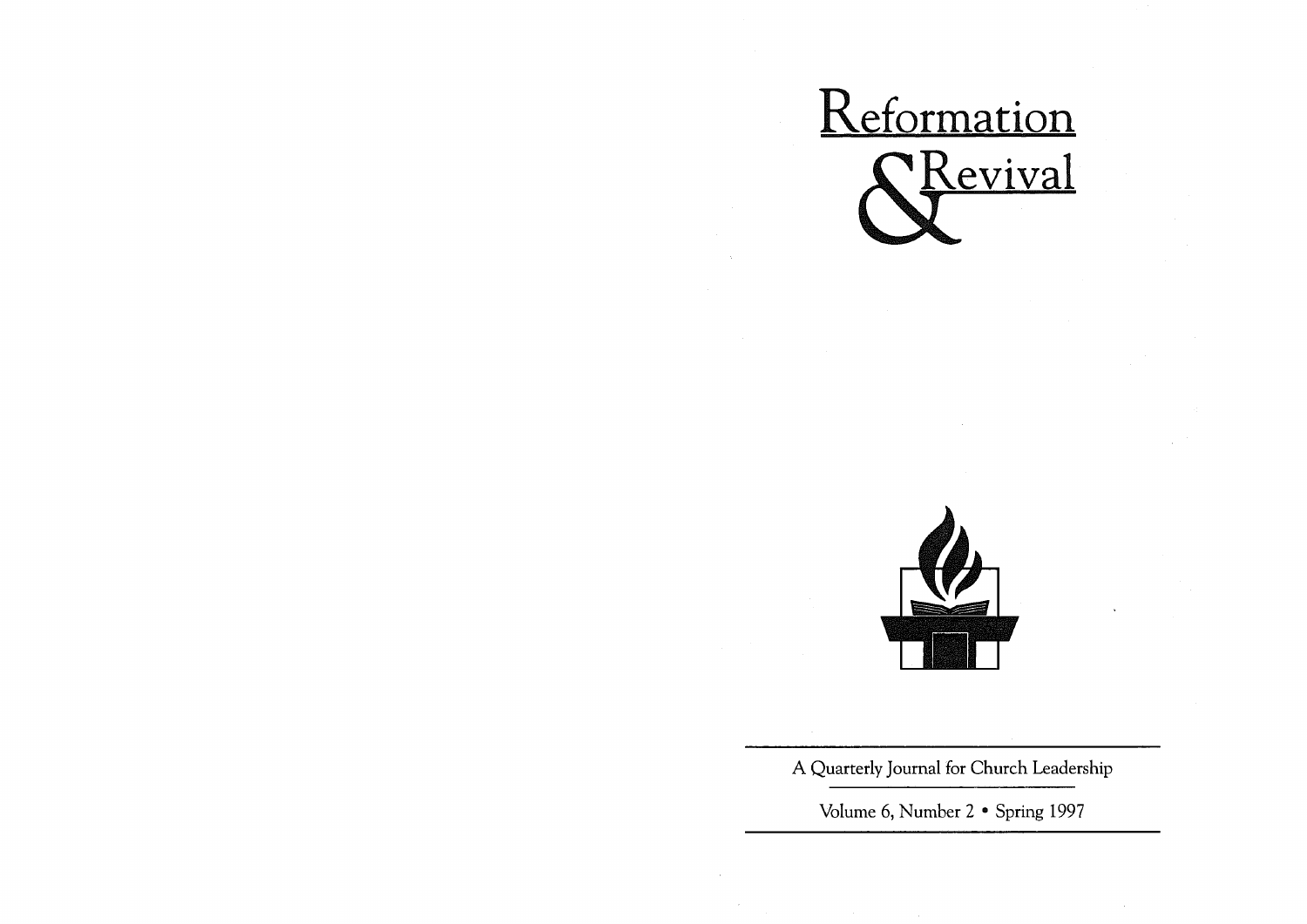# **Pastoring in the Light of Eternity**

Larry E. McCall

 $\bf M$  hen my grandfather was ninety years old he told me the secret of plowing a straight furrow with a horsedrawn plow. With raspy voice and well-worn hands he explained, "To get a straight furrow you must first set your eyes on a tree on the far side of the field. Once your eyes are fixed on that distant object, you must then put your hand to the plow and advance across the field, all the time keeping that tree sighted directly between the horse's ears." He guaranteed that this method would not only enable the plowman to get across the field, but to plow a beautifully straight furrow in the process.

I don't think my grandfather really thought I would ever need to plow a field behind a horse. I was growing up in a different era. But he was teaching me an important lesson. God has called me not to be a farmer, but a pastor. God has put me in His "field," and I must plow for Him.

How can I as a pastor be sure to plow *straight* furrows? I am a "goal-oriented" person. I have goals for this ministry and goals for that ministry. Some are weekly goals and some are yearly. A few of my goals extend out for several years. As I look back over my shoulder at the furrow I've been plowing, I wonder how *straight* it is. It seems to zigzag here and there. I fear that I've set some of my goals only a short distance ahead of the plow. Upon reaching that point, I've reset my goal yet another short distance ahead, and so on as I've zigzagged my way across the field in which God has placed me. My problem is not that I'm lacking goals for my ministry, but that I've chosen goals that are too "close." I haven't set my eyes on a goal that is the whole way across the field.

The longer I've been a pastor, the more impressed I have been with the ministry of the apostle Paul. He not only worked hard in the field in which God placed him, but he did so with his eyes set the "whole way across the field." Paul

163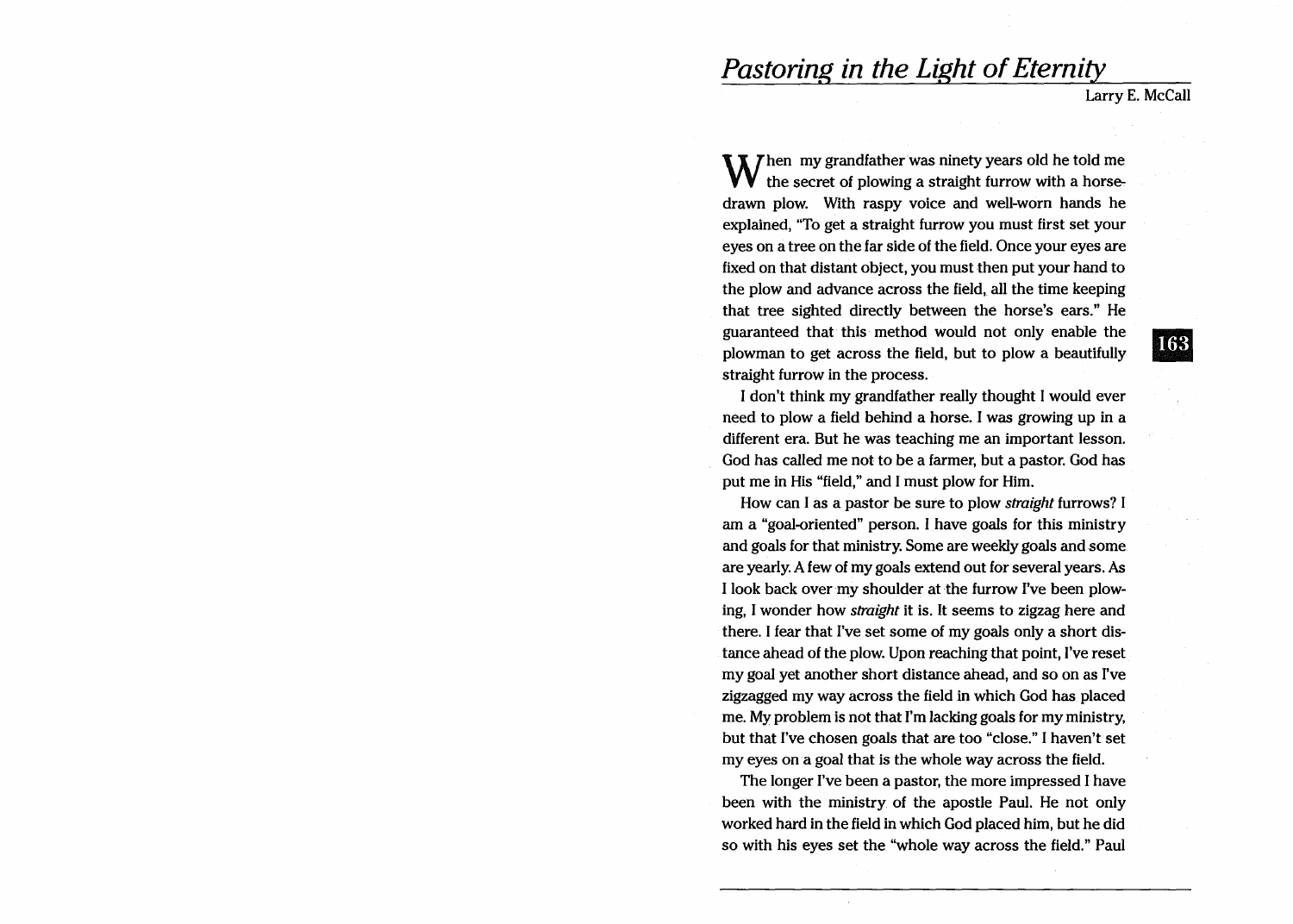ministered with his eyes set on eternity. In Philippians 3: 12- 14 he wrote,

I press on in order that I may lay hold of that for which also I was laid hold of by Christ Jesus. Brethren, I do not regard myself as having laid hold of it yet; but one thing I do: forgetting what lies behind and reaching forward to what lies ahead, I press on toward the goal for the prize of the upward call of God in Christ Jesus.

Such an *eternal* focus had an obvious effect on Paul's daily ministry. Having his eyes set on an eternal goal enabled him to "plow a straight furrow." This eternal focus *motivated* him to move forward with passion and perseverance.

What if I were to minister with my eyes set not only on one-year goals, five-year goals, or even ten-year goals? What if I were to pastor "my" church with my eyes set on *eternity? Why* should I be concerned with *pastoring in light of eternity?*  As pastor, when I think about that day when we will all stand before the Lord, what concerns rise up in my mind and heart?

### What Will Judgment Day Be Like for My Soul?

Like every Christian, I will stand before the awesome judgment seat of Christ on that Great Day. Paul included himself when he wrote in Romans 14:10 and 12, "For we shall all stand before the judgment seat of God," and "Each one of us shall give account of himself to God" (See also 2 Cor. 5: 10 regarding the reality of each Christian appearing before the judgment seat of Christ.)

I will be treated the same as every other believer in that I must stand before Christ the Judge. But as a pastor, I will be treated differently. There will be a "qualitative" difference in the judgment of pastors (and other teachers) on that day

of accounting. In James 3:1 we read, "Let not many of you become teachers, my brethren, knowing that as such we shall incur a stricter judgment." As I pastor in light of eternity, I must keep in mind that the teaching ministry I have means that I will be treated more strictly than a nonteacher in the church. The increased influence I have as a teacher brings with it increased responsibility. King Jesus will review with me how I have done in feeding His precious lambs (John 21:15-17). The sobering reality that on that Great Day I must give an account for my pastoral ministry should affect my preaching and teaching the Word of God to His blood-bought sheep. Paul's words to Timothy must become a guiding principle in my daily pastoring. "Pay close attention to yourself and to your teaching; persevere in these things; for as you do this you will insure salvation both for yourself and for those who hear you" (1Tim. 4:16).

Focusing on judgment day should bring not only sobriety and carefulness to my regular pastoring of Christ's sheep, but it should also promote a joyful anticipation. Jesus promised, "Behold, I am coming quickly, and My reward is with Me, to render to every man according to what he has done" (Rev. 22:12). As a shepherd of the flock of God I have the encouraging hope that "when the Chief Shepherd appears" I will "receive the unfading crown of glory" (1 Peter 5:4).

It is easy to give way to the temptation to work for the smiles and applause of men. I can easily reach for goals that I believe will bring the accolades of my peers and the approval of my parishioners. Accomplishing certain ministry goals or leading our church into numerical growth become means of gaining the applause of men. Yet, I must choose. "For am I now seeking the favor of men, or of God? Or am I striving to please men? If I were still trying to please men, I would not be a bond servant of Christ" (Gal. 1:10). I must lift my gaze from the short-term goals that bring the 165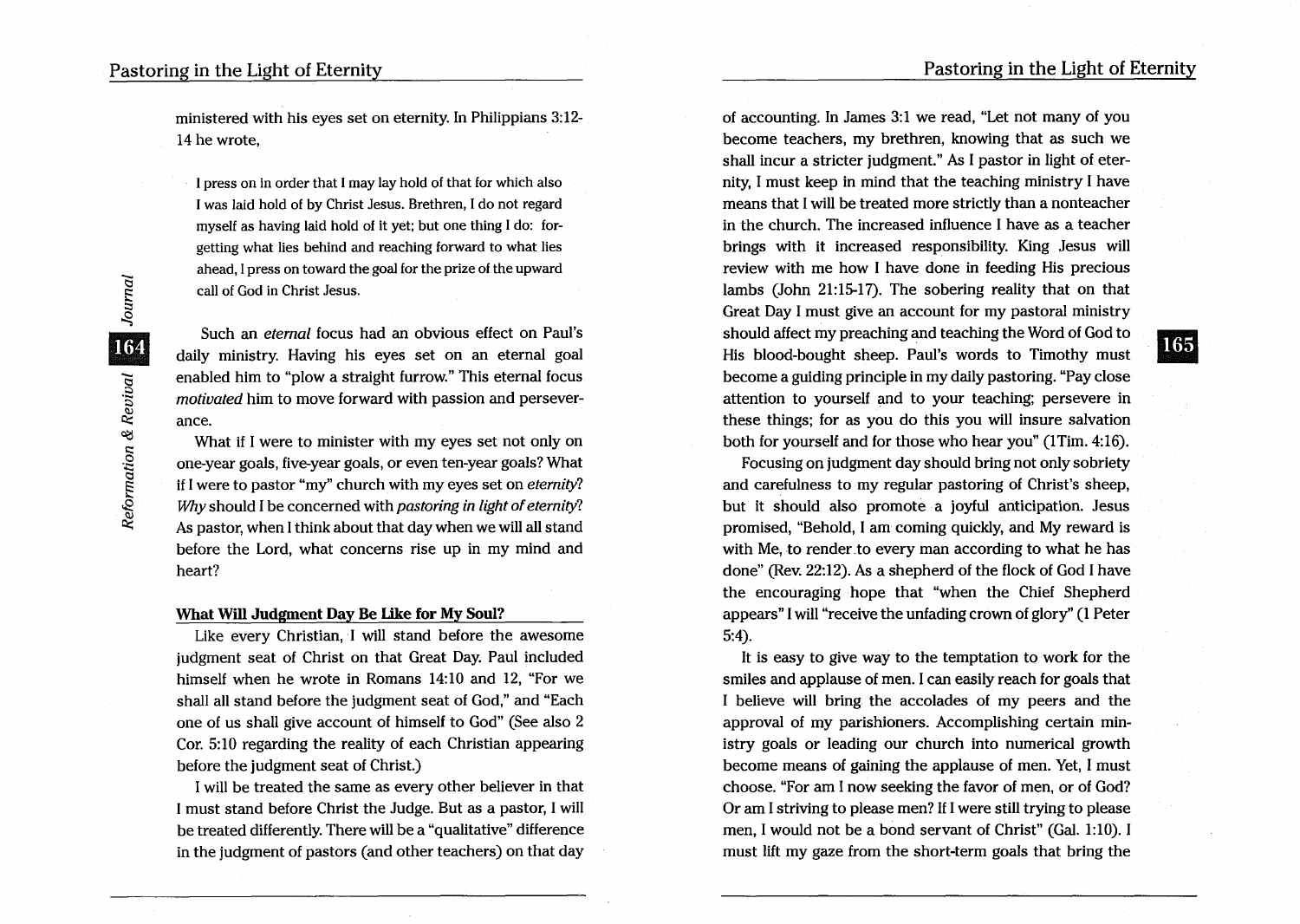**Journal** 

166

Reformation & Revival

praise of men to the eternal goal of receiving the "unfading crown of glory" from the hand of Him who wore the crown of thorns. For the sake of my eternal soul I must pastor Christ's sheep with my eyes fixed on that Great Day when I shall stand before my Chief Shepherd to give an account and to hear His "well done."

## What Will Judgment Day Be like for "My" Church?

It is tempting for the pastor to measure "success" at the wrong time and by the wrong standard. The pressure from books, seminars, fellow pastors, church members, and especially one's own ego to "produce" and to produce "now" is nearly overwhelming on many pastors. There can be a nearly constant concern over "numbers"—number of programs, number of attenders, number of baptisms. Kent Hughes describes this pressure and its perils well when he writes,

... when the persistent motif is numbers—then the siren song becomes deeply sinister: growth in numbers, growth in giving, growth in staff, growth in programs--numbers, numbers, numbers! *Pragmatism* becomes the conductor. The audience inexorably becomes man rather than God. Subtle self-promotion becomes the driving force.'

Hughes later confesses, "Instead of evaluating myself and the ministry from God's point of view, I was using the world's standard of quantitative analysis."2

But God will evaluate our pastoral ministries. The day is coming when each pastor will have his work "tested" by God Himself. Paul wrote, "Each man's work will become evident; for the day will show it, because it is to be revealed with fire; and the fire itself will test the quality of each man's work" (1 Cor. 3:13).

Rather than seeking to measure "success" in my ministry

now, I should await That Day. As a pastor, I must heed the warning of the apostle, to "not go on passing judgment before the time, but wait until the Lord comes" (1 Cor. 4:5). When I am tempted to "pass judgment" on whether my ministry is successful or not, I should resist. It is not my place and it is not the right time. "Success" or "failure" will be ultimately evaluated on the Day of Judgment. The true value of my labors will be revealed at that awesome event. I must keep my eyes fixed "the whole way across the field."

Rather than seeking to measure "success" in my ministry by how I feel about it or by what other people might say, I should look to the Judge Himself for evaluation. He will test my pastoral labors by the "fire" of His judgment. The Scriptures are clear. There are some men who will find their pastoral labors "burned up" because they have built their churches with trivial and temporary materials. If a pastor has yielded to the temptation to look successful now by building a church from "wood, hay and straw" (1.Cor. 3:12), he will stand in horror as He whose eyes "were like a flame of fire" (Rev. 1:14) shows the true worthlessness of his trivial and temporary ministry as the fire of judgment burns it up (1 Cor. 3: 15). As F. W. Robertson wrote, "And then, many a minister, who has prided himself on the number of his listeners, will be stripped of his vain-glory, if the characters, which he has produced be found wanting; if that which seems to be souls won for God turns out to be only hearts won for self."<sup>3</sup> But for the pastor who has been careful how he builds, That Day holds no undue fear. If the pastor has built his ministry with "gold, silver, and precious stones," he will find his pastoral labors surviving the test of God's holy fire. His work will remain, and he shall receive a reward (1 Cor. 3:14). No doubt it will be a surprisingly encouraging day for many humble pastors who haven't received many accolades on this earth to see their diligent labors receive the approbation of the King Himself and to personally receive a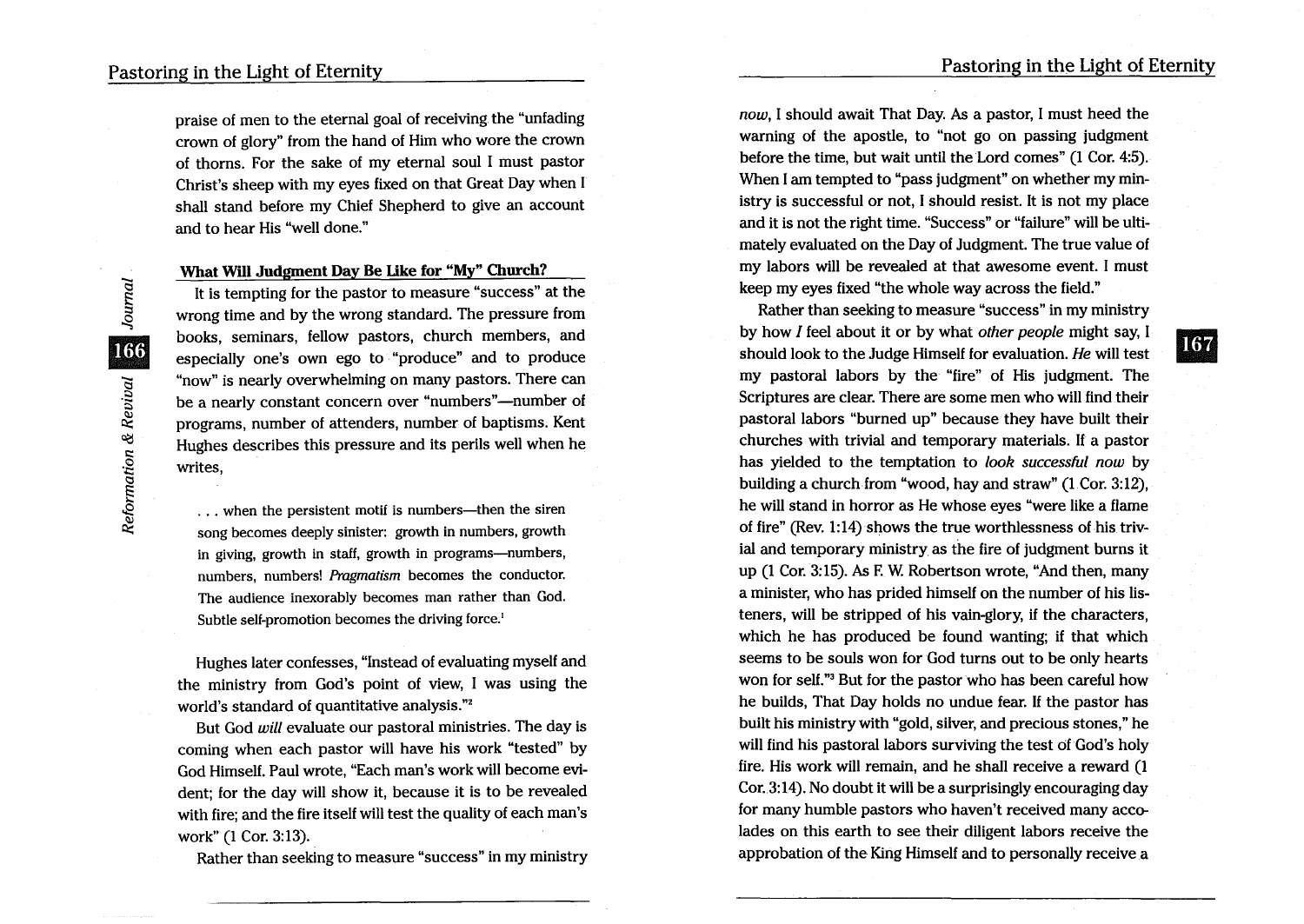**169** 

reward from His gracious hand.

It I am genuinely concerned for what That Day will be like for the church I pastor, then I will be careful how I build the church now. First, I must clearly acknowledge the *only* foundation for the church that has been *laid-Jesus Christ* (1 Cor. 3: 11). I must constantly evaluate if the ministry I have as a pastor focuses on and relies on the person and work of Jesus Christ. Can my pastoral ministry be characterized as being Christ-centered, or have I yielded to the foolishness of being man-centered? Paul testified that he had been careful in his own ministry *not* to rely on the "wisdom" of this age *which is passing away* (1 Cor. 2:6), but instead "determined to know nothing among you except Jesus Christ, and Him crucified" (1 Cor. 2:2). Do my preaching, teaching, counsel, and leadership focus on Christ? I must be careful to build on this foundation.

Am I building on this only sure foundation with "gold, silver and precious stones"? Am I building the church-the New Testament temple of God-with truths that are precious and permanent rather than with the trivial and temporary philosophies and methods of the wisdom of this passing age? The "wood, hay and straw" which originate not in the Word of God but in man's head will quickly vanish.<sup>4</sup> If I want the church I pastor to survive the fiery test of the Judge on that Great Day, then I must be careful to build the superstructure of the church with materials that are appropriate to the glorious foundation of Christ upon which it is built. To ignore this clear warning of an eschatological testing of my pastoral labors would be to my eternal loss. If I devote my life to building a church on the trivial and temporary philosophies of this age, I shall watch my work being swept away on that fearful day. Lenski asks the probing question, "Who wants to spend all his life in the ministry and then end in such a way?"5 Rather than asking, "How big is my ministry *now?"* I should be asking, "How much of my

ministry will survive the fire of God's testing on that Great Day?" I must pastor in the light of eternity for the sake of the church.

#### What Will Judgment Day Be Like for My Lord?

The day of Christ's return is pictured in the Bible as a day of greatly anticipated joy. John writes, "And I saw the Holy City, new Jerusalem, coming down out of heaven from God, made ready as a bride adorned for her husband" (Rev. 21:2). He also reports hearing "the sound of many waters and as the sound of mighty peals of thunder, saying 'Hallelujah! For the Lord our God, the Almighty, reigns. Let us rejoice and be glad and give the glory to Him, *for the marriage of the Lamb has come and His bride has made herself ready'"* (Rev. 19:6- 7). That glorious wedding day should bring joy, not only to the bride (the church), but to the Bridegroom (Jesus Christ). Do I as a pastor have any part in planning for that day to be a day of *joy* for the Bridegroom?

Paul wrote to the church in Corinth, "For I am jealous for you with a godly jealousy; for I betrothed you to one husband, that to Christ I might present you as a pure virgin" (2 Cor. 11:2). Homer Kent helps us understand Paul's analogy by explaining, "In the marriage custom of that day, the legal arrangements and transactions took place at the betrothal. At a later time when the wedding occurred, the primary activity involved taking the bride to the groom's house and the celebration feast."6 Paul pictures himself in this analogy as the "spiritual father" of the Corinthian believers (1 Cor. 4:15). "As it is the father's right to give his daughter in marriage to an approved bridegroom, so he, their spiritual father, had given them in betrothal to one husband, a Divine Husband."7

As the apostle looked forward to the wedding day, he passionately wanted to keep his word of betrothal to the Bridegroom, Jesus Christ. The reader of this passage can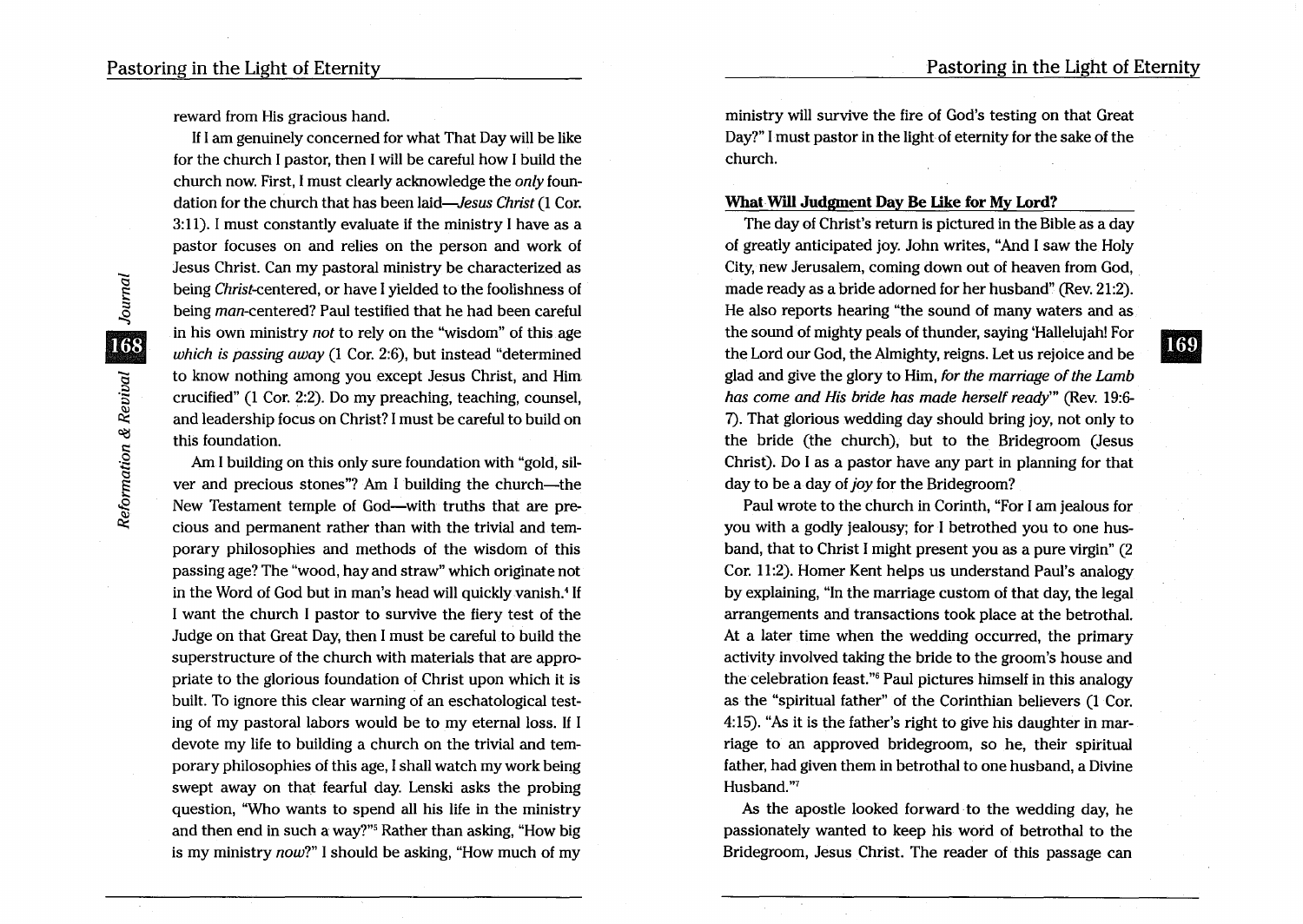171

discern the deep sense of commitment on the part of Paul in bringing joy to the Bridegroom's face in the presentation of the promised, pure bride. He writes of having a "godly jealousy" (2 Cor. 11:2). This passionate jealousy "is a form of holy outrage mingled with love."<sup>8</sup> Paul not only had a love for the Corinthian church, but he also had a love for the Lord Jesus Christ. The church he had betrothed to the heavenly Bridegroom was now being wooed by illegitimate suitors. The church was being tempted to "be led astray from the simplicity and purity of devotion to Christ" (2 Cor. 11:3). Paul appealed passionately to the church to keep her vows in the betrothal, thus permitting him to keep his promises of delivering a pure bride on the great wedding day.

This burning zeal to present the church to Christ as a pure bride at that eschatological wedding day provides a good model for every pastor. Do we pastors have our eyes and our hearts set on that glorious day in which we will be able to look our glorious Bridegroom in the face and joyfully announce, "I present to You, Your bride!"? Such an eternally oriented motivation should compel us to take great care in protecting the purity of the churches we pastor. Are we doing our best to keep away illegitimate suitors who would lead our churches into spiritual adultery? Are we encouraging our churches to maintain that "simplicity and purity of devotion to Christ"? Such a commitment requires a "godly jealousy" that arises out of a deep desire to bring a smile to the Bridegroom's heavenly face on that glorious wedding day that awaits us.

A focus on that ultimate wedding day could motivate the pastor, not only to protect the purity of the church, but it also moves the pastor to work hard at *prepanng* the church as a bride ready for her wedding day. In Colossians 1:28-29 Paul wrote, "And we proclaim Him, admonishing every man and teaching every man with all wisdom, *that we may present every man complete in Christ.* And for *this* purpose I

labor, striving according to His power, which mightily works with me." As O'Brien points out, we can see this imagery of *presentation* of the bride to Christ at His parousia.9 Paul wanted every member of the church to be "complete" or "mature" on that wonderful wedding day.

The powerful desire to present to the Bridegroom a bride ready for Him propelled Paul to expend himself in ministry. The word used depicts working to the point of weariness. Why would the apostle spend himself so? For some temporal success? No. His eyes were on that eschatological wedding day and he deeply wanted the Bridegroom to be pleased with His prepared bride. Am I as a pastor focused on that coming wedding day? Am I bent on bringing a smile to the Bridegroom's face by presenting to Him a bride that is both pure and prepared? Am I expending myself, "striving according to His power, which mightily works with me"? Am I proclaiming Him" (Col. 1:28-29)? What will that day be like for *Him?* I want Him to smile on *His* wedding day.

#### **Conclusion**

Pastoring in light of eternity means that each day I will put my hand to the plow and fix my eyes on that goal that is the whole way across the field. I will fix my eyes on that awesomely glorious day when I will stand before Him. As I focus my gaze on that day, three crucial concerns arise in my mind and heart: (1) What will that day be like for my soul? (2) What will that day be like for "my" church? (3) What will that day be like for my Lord?

As I daily put my hand to the plow I want those questions to guide me and motivate me so that I can cut a straight course across the field, "so that in the day of Christ I may have cause to glory because I did not run in vain nor toil in vain" (Phil. 2:16).

The praise of men in this life can be sweet, "but the praise from Christ will be sweetest of all, if He says: 'Well done,